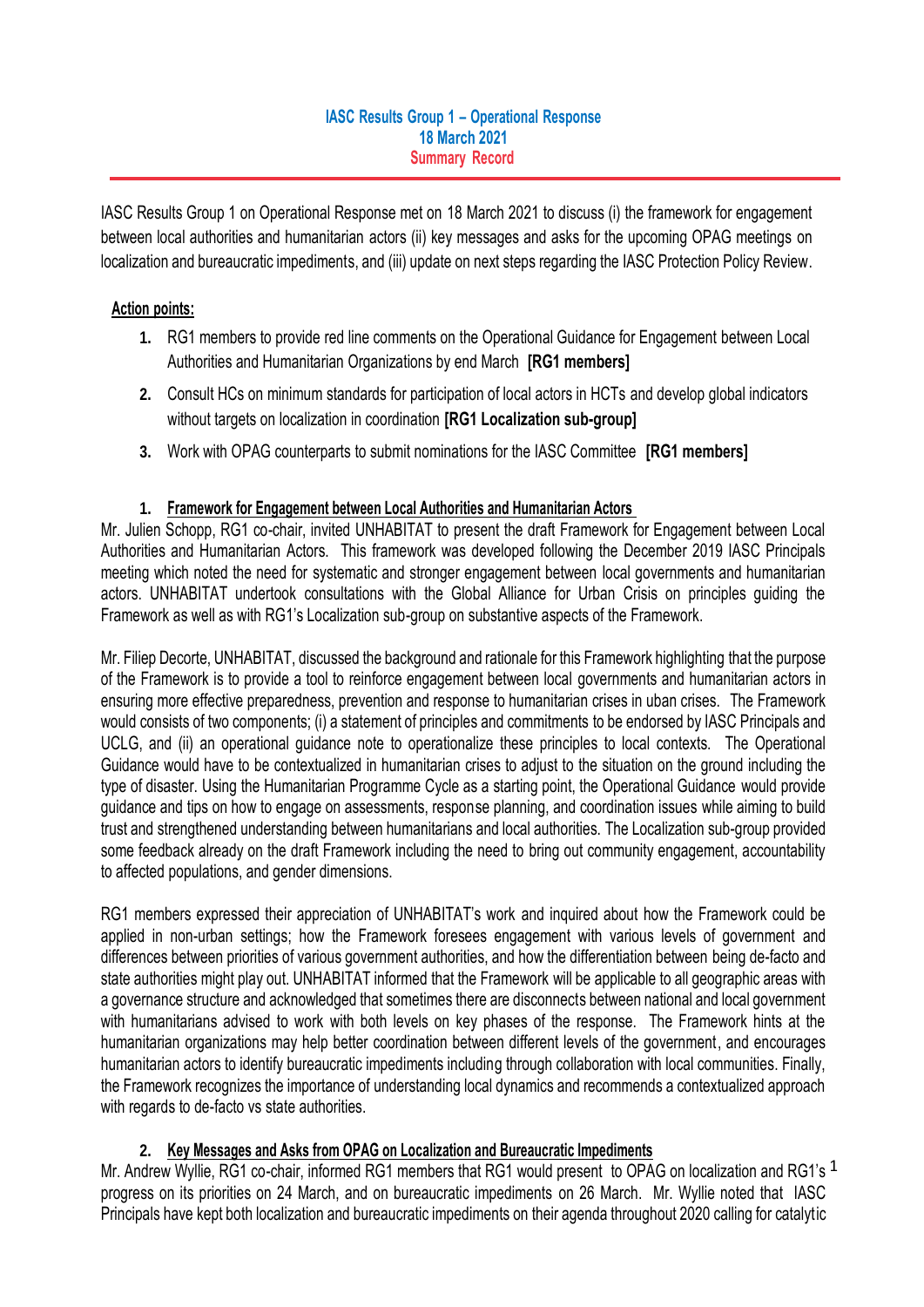progress on both issues. RG1 was uniquely positioned to inform policy direction on these subjects and feed into OPAG decision making. He underlined the need for RG1 to agree to some collective asks and messages for OPAG and invited Localization and Bureaucratic and Administrative Impediments sub-group co-chairs to brief members on planned presentations.

Ms. Stella Ogunlade, Localization sub-group co-chair, discussed the progress of the localization in humanitarian coordination guidance and associated key asks from OPAG. Ms. Ogunlade informed that the draft guidance was consulted with RG1, RG2, RG3 and RG5 as well as GCCG, GRG, and several local and international NGO consortia , as well as through a number of regional consultations with national NGOs in different languages . The Guidance would seek to promote promote participation of local and national actors, strengthen leadership of local actors in humanitarian coordination structures, and encourage a two-way capacity strengthening approach. The Guidance introduces indicators to assess progress against aspirations and consider a minimum standard on local NGO participation in HCTs including women-led organizations. Ms. Ogunlade sought views of RG1 members as to whether to introduce global targets for the indicators, engagement with government authorities,and recommend a minimum level of participation for local NGOs in HCTs. These would then be raised with OPAG.

RG1 members discussed the pros and cons of developing global indicators, targets and recommending minimum standards on local NGO participation in HCTs. There was agreement to track indicators at global level and work with relevant entities to develop a commonly agreed definition of women-led organizations. Members indicated that RG1 could pave the way for inclusion of local actors by introducing minimum targets but recognized there might be cases where HCs/HCTs might need to consider contextual realities. There was agreement to not set global targets for now, but instead determine benchmarks for Year 1 and also consult some field operations on whether there should be minimum levels of participation of local actors in HCTs. It was agreed that to the extent possible indicators that are used are coherent with those that are being considered for the IASC AAP tracker. There was also agreement that for now until there was a clearer definition of WLO and WROs it would not be possible to disaggregate data. Finally, the Guidance would be applicable in IASC settings and those interested in applying it in other coordination settings would be welcome to do so. A localization guidance for refugee settings was also underway and would be cross-cited in the IASC guidance for coherence purposes.

Ms. Kathryn Striffolino and Mr. Jeremy Wellard, BAI sub-group co-chairs, presented on the progress of the sub-group and key messages prepared for OPAG. Ms. Striffolino noted that three case studies were underway in Afghanistan, Nigeria and Venezuela, and findings of these studies would feed into the development of a normative guidance for HCTs on bureaucratic impediments. Some challenges were encountered in the roll out of these case studies. As such, a key ask for OPAG would be for OPAG members to be an ambassador for RG1's work on bureaucratic impediments with their country offices, share lessons learned and best practices from their work on bureaucratic impediments. Likewise, the sub-group was reaching out to HCs in these countries explaining the approach and understanding what would be most useful to them in terms of an output/tool. Members agreed with the general outline of the key messages for OPAG with the sub-group scheduled to further refine them on 23 March.

#### **3. Update on IASC Protection Policy Review**

2 consultants, as outlined in the ToRs. A budget and proposal was developed and would be shared with key donors for RG1 Centrality of Protection sub-group co-chairs, Ms. Dina Abou Samra and Ms. Jenny McAvoy provided an update on the progress of the planned review of the implementation of the IASC Protection Policy. Ms. Samra noted that NRC agreed to be the administrative host for the Review, acting as budget holder and contracting and managing the team of their consideration by late March. NRC would issue the bid as soon as possible so that the Review could start in early May. The IASC committee would function as a strategic sounding board for the team of consultants conducting the